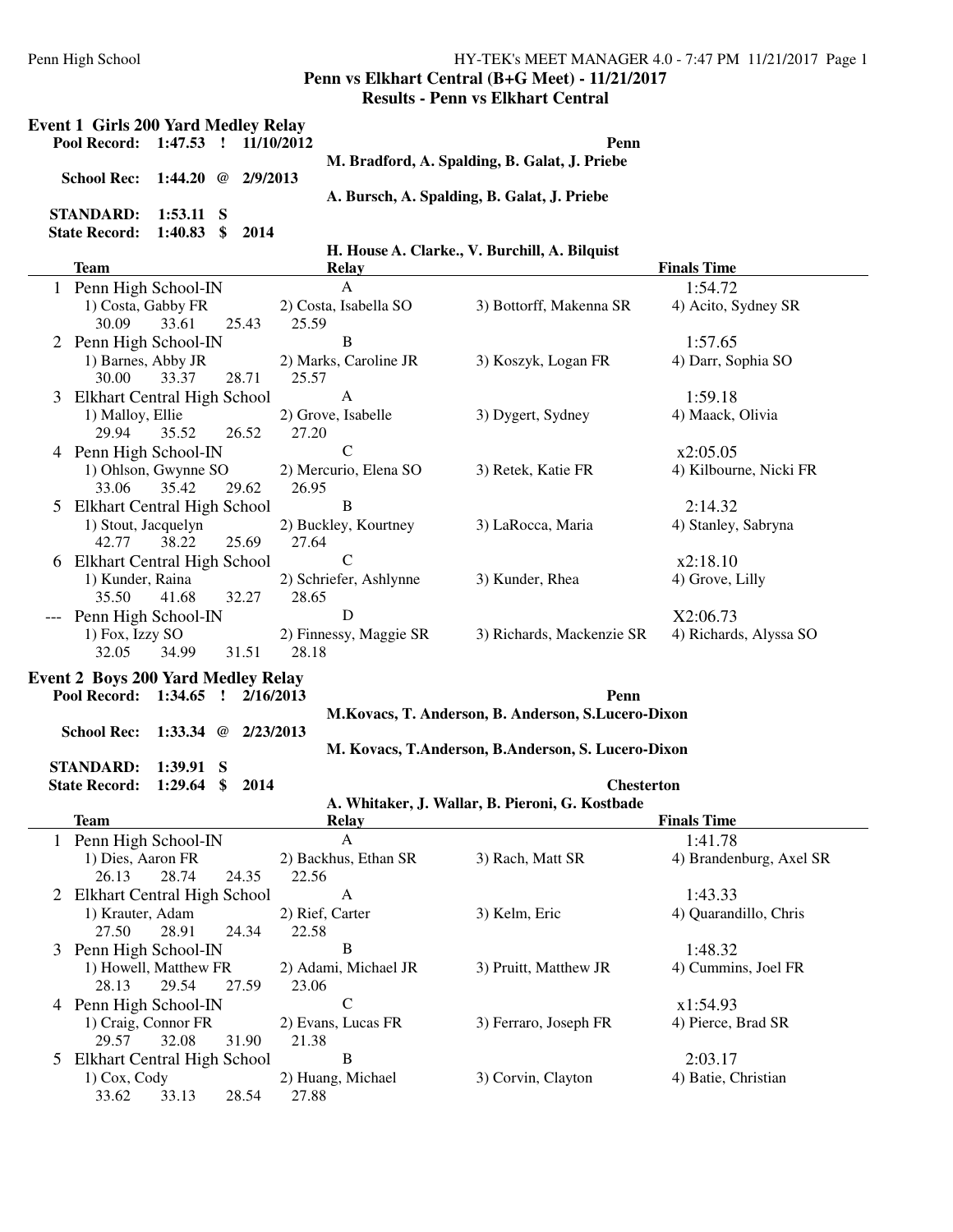# **Penn vs Elkhart Central (B+G Meet) - 11/21/2017**

|                | (Event 2 Boys 200 Yard Medley Relay)    |                                 |              |           |       |                                                 |                   |                        |  |
|----------------|-----------------------------------------|---------------------------------|--------------|-----------|-------|-------------------------------------------------|-------------------|------------------------|--|
|                | <b>Team</b>                             |                                 |              |           |       | <b>Relay</b>                                    |                   | <b>Finals Time</b>     |  |
|                | Elkhart Central High School             |                                 |              |           |       | $\mathsf{C}$                                    |                   | <b>DQ</b>              |  |
|                | 1) Munoz, Brian                         |                                 |              |           |       | 2) Huerta, Emi                                  | 3) Huerta, Joshua | 4) Duran, Dylan        |  |
|                | 47.41                                   | 35.54                           |              | 37.08     | 29.74 |                                                 |                   |                        |  |
|                | <b>Event 3 Girls 200 Yard Freestyle</b> |                                 |              |           |       |                                                 |                   |                        |  |
|                |                                         |                                 |              |           |       | Pool Record: 1:50.04 ! 10/30/1993 Lindsay Benko |                   | <b>Elkhart Central</b> |  |
|                | <b>School Rec:</b>                      |                                 |              |           |       | 1:50.29 @ 11/18/1989 Karen Barnes               |                   |                        |  |
|                | <b>STANDARD:</b>                        | $1:56.16$ S                     |              |           |       |                                                 |                   |                        |  |
|                | <b>State Record:</b>                    | $1:46.95$ \$ 2014               |              |           |       | <b>Claire Adams</b>                             |                   | <b>Carmel</b>          |  |
|                | <b>Name</b>                             |                                 |              |           |       | Yr School                                       |                   | <b>Finals Time</b>     |  |
|                | 1 Langfeldt, Ally                       |                                 |              |           |       | SR Penn High School-IN                          |                   | 2:01.03                |  |
|                | 27.68                                   | 30.07                           |              | 31.21     | 32.07 |                                                 |                   |                        |  |
|                | Maack, Olivia                           |                                 |              |           |       | Elkhart Central High School                     |                   | 2:04.66                |  |
|                | 28.14                                   | 30.83                           |              | 32.59     | 33.10 |                                                 |                   |                        |  |
| 3              | Rach, Megan                             |                                 |              |           |       | SO Penn High School-IN                          |                   | 2:07.18                |  |
|                | 28.47                                   | 31.99                           |              | 33.49     | 33.23 |                                                 |                   |                        |  |
|                | 4 Ni, Sharon                            |                                 |              |           |       | FR Penn High School-IN                          |                   | 2:07.26                |  |
|                | 29.47                                   | 32.17                           |              | 33.03     | 32.59 |                                                 |                   |                        |  |
| 5              | Frick, Ava                              |                                 |              |           |       | Elkhart Central High School                     |                   | 2:12.17                |  |
|                | 29.27                                   | 32.52                           |              | 34.61     | 35.77 |                                                 |                   |                        |  |
| 6              | Matchette, Chloe                        |                                 |              |           |       | Elkhart Central High School                     |                   | 2:12.41                |  |
|                | 29.22                                   | 32.34                           |              | 35.22     | 35.63 |                                                 |                   |                        |  |
|                | Meckstroth, Abby                        |                                 |              |           |       | JR Penn High School-IN                          |                   | X2:10.74               |  |
|                | 30.06                                   | 32.59                           |              | 33.88     | 34.21 |                                                 |                   |                        |  |
|                | <b>Event 4 Boys 200 Yard Freestyle</b>  |                                 |              |           |       |                                                 |                   |                        |  |
|                | Pool Record: 1:40.17                    |                                 | $\mathbf{r}$ | 1/26/2013 |       | <b>Trevor Carroll</b>                           |                   | St. Joseph             |  |
|                | <b>School Rec:</b>                      | 1:41.72 $\circledcirc$ 2/1/2014 |              |           |       | <b>Bowen Anderson</b>                           |                   |                        |  |
|                | <b>STANDARD:</b>                        | 1:45.27                         | S            |           |       |                                                 |                   |                        |  |
|                | <b>State Record:</b>                    | $1:37.02 \quad $2006$           |              |           |       | <b>Peter Jameson</b>                            |                   | <b>North Central</b>   |  |
|                | <b>Name</b>                             |                                 |              |           |       | Yr School                                       |                   | <b>Finals Time</b>     |  |
|                | 1 Dies, Evan                            |                                 |              |           |       | JR Penn High School-IN                          |                   | 1:48.09                |  |
|                | 25.23                                   | 26.72                           |              | 27.94     | 28.20 |                                                 |                   |                        |  |
|                | 2 Brothers, Kyle                        |                                 |              |           |       | FR Penn High School-IN                          |                   | 1:51.18                |  |
|                | 26.57                                   | 26.97                           |              | 28.73     | 28.91 |                                                 |                   |                        |  |
| 3              | Krauter, Adam                           |                                 |              |           |       | Elkhart Central High School                     |                   | 1:56.37                |  |
|                | 26.03                                   | 28.50                           |              | 30.48     | 31.36 |                                                 |                   |                        |  |
| 4              | Weber, Troy                             |                                 |              |           |       | SR Penn High School-IN                          |                   | 2:00.54                |  |
|                | 27.28                                   | 30.45                           |              | 31.15     | 31.66 |                                                 |                   |                        |  |
| 5 <sup>5</sup> | Gatzemeyer, Joe                         |                                 |              |           |       | Elkhart Central High School                     |                   | 2:11.79                |  |
|                | 29.15                                   | 32.46                           |              | 34.71     | 35.47 |                                                 |                   |                        |  |
| 6              | Batie, Christian                        |                                 |              |           |       | Elkhart Central High School                     |                   | 2:27.03                |  |
|                | 30.40                                   | 36.25                           |              | 39.74     | 40.64 |                                                 |                   |                        |  |
|                | Powell, Aaron                           |                                 |              |           |       | JR Penn High School-IN                          |                   | X2:13.41               |  |
|                | 30.23                                   | 33.95                           |              | 35.37     | 33.86 |                                                 |                   |                        |  |
|                | Bontrager, Chase                        |                                 |              |           |       | Elkhart Central High School                     |                   | X2:43.97               |  |
|                |                                         |                                 |              | 45.66     | 46.00 |                                                 |                   |                        |  |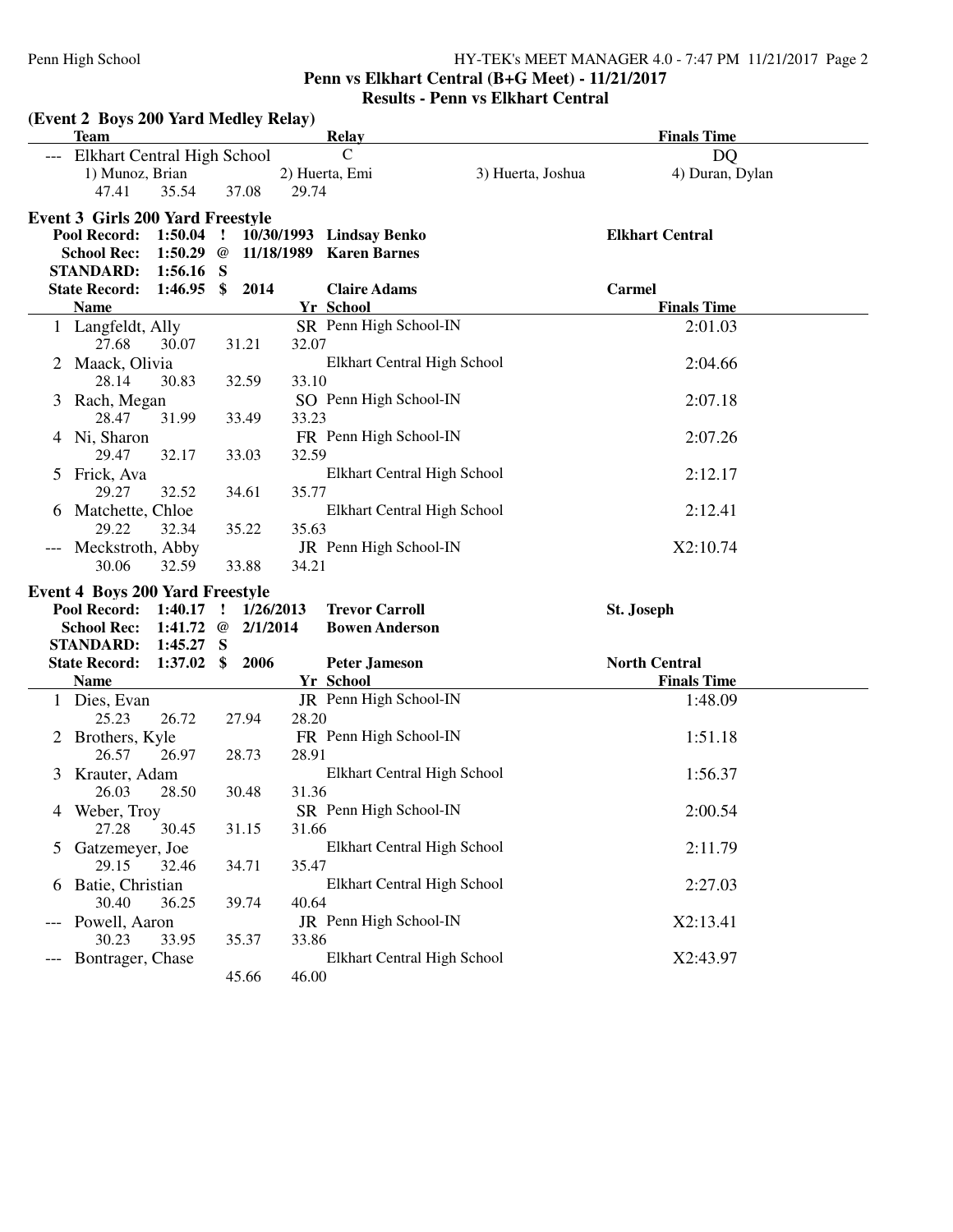#### Penn High School HY-TEK's MEET MANAGER 4.0 - 7:47 PM 11/21/2017 Page 3 **Penn vs Elkhart Central (B+G Meet) - 11/21/2017**

|               | Event 5 Girls 200 Yard IM                |                             |               |                       |       |                                              |                     |
|---------------|------------------------------------------|-----------------------------|---------------|-----------------------|-------|----------------------------------------------|---------------------|
|               | Pool Record:<br><b>School Rec:</b>       | 2:02.08<br>1:57.52 $\omega$ | - 1           | 2/4/2012<br>2/15/2014 |       | <b>Bethany Galat</b><br><b>Bethany Galat</b> | Penn                |
|               | <b>STANDARD:</b><br><b>State Record:</b> | $2:11.14$ S<br>1:56.87      | \$            | 2008                  |       | <b>Michelle McKeehan</b>                     | <b>Center Grove</b> |
|               | <b>Name</b>                              |                             |               |                       |       | Yr School                                    | <b>Finals Time</b>  |
|               | 1 Marks, Caroline                        |                             |               |                       |       | JR Penn High School-IN                       | 2:22.45             |
|               | 30.55                                    | 36.41                       |               | 42.05                 | 33.44 |                                              |                     |
| 2             | Barnes, Abby                             |                             |               |                       |       | JR Penn High School-IN                       | 2:25.68             |
|               | 32.93                                    | 34.48                       |               | 46.12                 | 32.15 |                                              |                     |
| 3             | Koszyk, Logan                            |                             |               |                       |       | FR Penn High School-IN                       | 2:25.81             |
|               | 30.90                                    | 38.93                       |               | 43.58                 | 32.40 |                                              |                     |
| 4             | Grove, Isabelle                          |                             |               |                       |       | Elkhart Central High School                  | 2:31.33             |
|               | 33.27                                    | 39.36                       |               | 44.67                 | 34.03 |                                              |                     |
| $\mathcal{L}$ | LaRocca, Maria                           |                             |               |                       |       | Elkhart Central High School                  | 2:42.78             |
|               | 33.59                                    | 41.82                       |               | 49.88                 | 37.49 |                                              |                     |
|               | 6 Kunder, Raina                          |                             |               |                       |       | Elkhart Central High School                  | 2:54.28             |
|               | 36.33                                    | 41.46                       |               | 54.20                 | 42.29 |                                              |                     |
|               | Retek, Katie                             |                             |               |                       |       | FR Penn High School-IN                       | X2:30.82            |
|               | 30.93                                    | 38.88                       |               | 45.27                 | 35.74 |                                              |                     |
|               | Event 6 Boys 200 Yard IM                 |                             |               |                       |       |                                              |                     |
|               | Pool Record: 1:50.04                     |                             | $\cdot$ !     | 2/21/1998             |       | <b>Jason Mallory</b>                         | Penn                |
|               | <b>School Rec:</b>                       | 1:48.53 $\omega$            |               | 2/28/1998             |       | <b>Jason Mallory</b>                         |                     |
|               | <b>STANDARD:</b>                         | 1:57.83 S                   |               |                       |       |                                              |                     |
|               | <b>State Record:</b>                     | 1:44.55                     | $\mathbf{\$}$ | 2010                  |       | <b>Kyle Whitaker</b>                         | <b>Chesterton</b>   |
|               | <b>Name</b>                              |                             |               |                       |       | Yr School                                    | <b>Finals Time</b>  |
|               | 1 Kelm, Eric                             |                             |               |                       |       | Elkhart Central High School                  | 2:02.65             |
|               | 25.45                                    | 30.83                       |               | 37.22                 | 29.15 |                                              |                     |
|               | Dies, Aaron                              |                             |               |                       |       | FR Penn High School-IN                       | 2:05.32             |
|               | 26.93                                    | 30.97                       |               | 37.64                 | 29.78 |                                              |                     |
| 3             | Craig, Connor                            |                             |               |                       |       | FR Penn High School-IN                       | 2:10.78             |
|               | 28.04                                    | 32.45                       |               | 38.13                 | 32.16 |                                              |                     |
|               | 4 Howell, Matthew                        |                             |               |                       |       | FR Penn High School-IN                       | 2:12.55             |
|               | 27.76                                    | 32.84                       |               | 41.84                 | 30.11 |                                              |                     |
| $\mathcal{L}$ | Byrd, Nathan                             |                             |               |                       |       | Elkhart Central High School                  | 2:24.00             |
|               | 29.59                                    | 37.33                       |               | 41.63                 | 35.45 |                                              |                     |
|               | 6 Huang, Michael<br>30.88 38.68          |                             |               |                       | 36.89 | Elkhart Central High School                  | 2:29.32             |
|               |                                          |                             |               | 42.87                 |       | FR Penn High School-IN                       | X2:20.34            |
|               | Evans, Lucas<br>30.47                    | 36.83                       |               | 39.69                 | 33.35 |                                              |                     |
|               | Huerta, Joshua                           |                             |               |                       |       | Elkhart Central High School                  | X3:01.65            |
|               | 40.11                                    | 47.12                       |               | 52.99                 | 41.43 |                                              |                     |
|               |                                          |                             |               |                       |       |                                              |                     |
|               | <b>Event 7 Girls 50 Yard Freestyle</b>   |                             |               |                       |       |                                              |                     |
|               | Pool Record:                             | 23.22                       | $\mathbf{I}$  |                       |       | 11/10/2012 Bethany Galat                     | Penn                |
|               | <b>School Rec:</b>                       | 22.51 $@$                   |               | 2/15/2014             |       | <b>Bethany Galat</b>                         |                     |
|               | <b>STANDARD:</b>                         | 24.74 S                     |               |                       |       |                                              |                     |
|               | <b>State Record:</b>                     | $22.15$ \$                  |               | 2014                  |       | <b>Amy Bilquist</b>                          | <b>Carmel</b>       |
|               | <b>Name</b>                              |                             |               |                       |       | Yr School                                    | <b>Finals Time</b>  |
|               | 1 Bottorff, Makenna                      |                             |               |                       |       | SR Penn High School-IN                       | 25.03               |
| 2             | Acito, Sydney                            |                             |               |                       |       | SR Penn High School-IN                       | 25.94               |
| 3             | Darr, Sophia                             |                             |               |                       |       | SO Penn High School-IN                       | 26.15               |
| 4             | Khamkheuang, Natali                      |                             |               |                       |       | Elkhart Central High School                  | 27.23               |
| 5             | Stanley, Sabryna                         |                             |               |                       |       | Elkhart Central High School                  | 27.51               |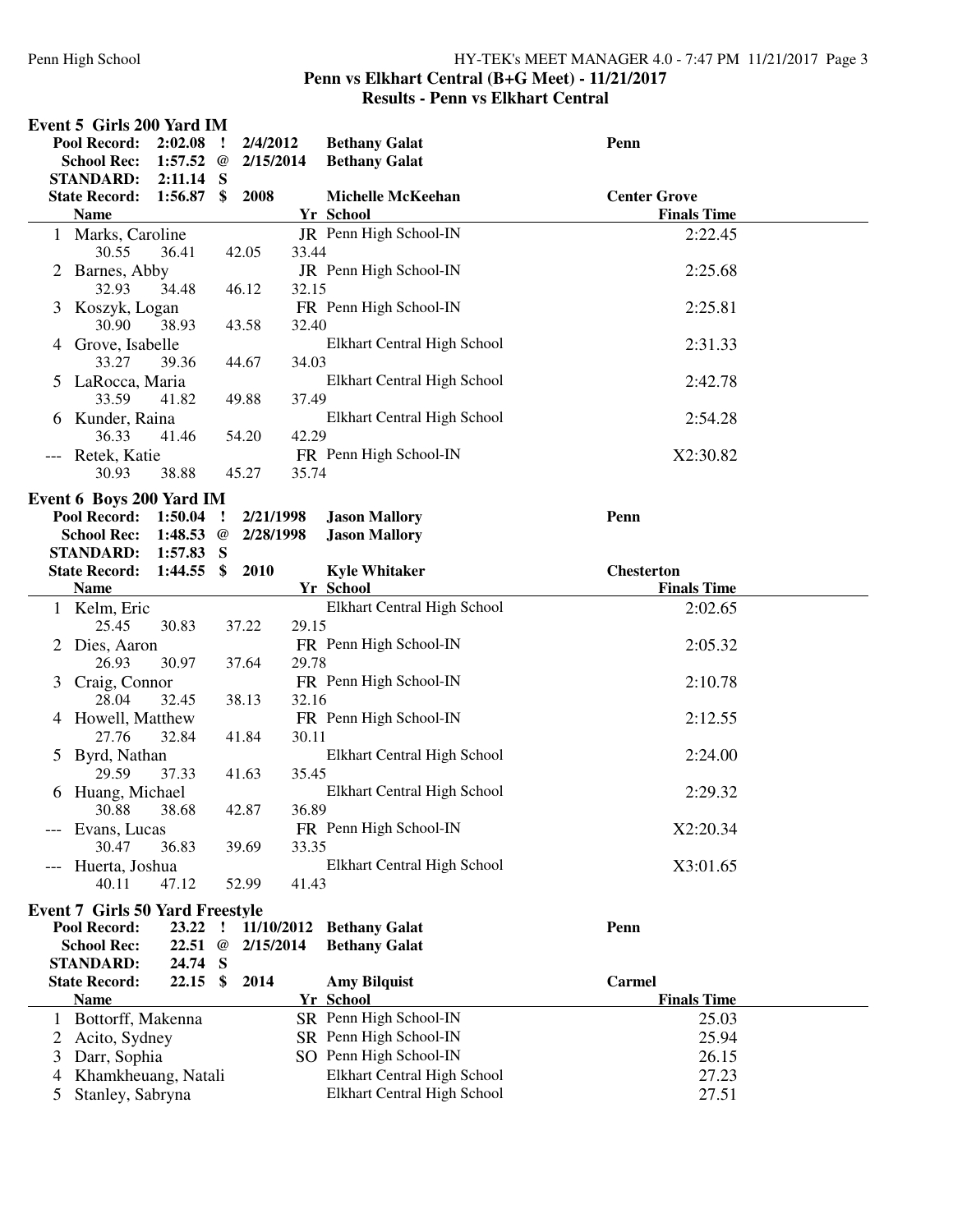# **Penn vs Elkhart Central (B+G Meet) - 11/21/2017**

| (Event 7 Girls 50 Yard Freestyle)        |                     |               |            |                                  |                       |
|------------------------------------------|---------------------|---------------|------------|----------------------------------|-----------------------|
| <b>Name</b>                              |                     |               |            | Yr School                        | <b>Finals Time</b>    |
| Kunder, Rhea<br>6                        |                     |               |            | Elkhart Central High School      | 28.50                 |
| Mercurio, Elena                          |                     |               |            | SO Penn High School-IN           | X28.63                |
| Pirchhara, Nakyjiah                      |                     |               |            | Elkhart Central High School      | X39.56                |
| <b>Event 8 Boys 50 Yard Freestyle</b>    |                     |               |            |                                  |                       |
| Pool Record:                             | $21.19$ !           |               | 12/11/2012 | <b>Trevor Carroll</b>            | St. Joseph            |
| <b>School Rec:</b>                       | $20.48 \quad @$     |               | 2/28/2014  | <b>Matyi Kovacs</b>              |                       |
| <b>STANDARD:</b>                         | 21.94 S             |               |            |                                  |                       |
| <b>State Record:</b>                     | $20.11 \text{ }$ \$ |               | 2011       | <b>Harrison Wagner</b>           | <b>Brebeuf Jesuit</b> |
| <b>Name</b>                              |                     |               |            | <b>Yr School</b>                 | <b>Finals Time</b>    |
| Rach, Matt<br>$\perp$                    |                     |               |            | SR Penn High School-IN           | 22.36                 |
| 2<br>Brandenburg, Axel                   |                     |               |            | SR Penn High School-IN           | 22.74                 |
| Cummins, Joel<br>3                       |                     |               |            | FR Penn High School-IN           | 23.48                 |
| Quarandillo, Chris<br>4                  |                     |               |            | Elkhart Central High School      | 23.52                 |
| Brink, Devin<br>5                        |                     |               |            | Elkhart Central High School      | 24.33                 |
| Holt, Jacob<br>6                         |                     |               |            | Elkhart Central High School      | 28.45                 |
| Neely, Kevin<br>$---$                    |                     |               |            | FR Penn High School-IN           | X28.94                |
| Duran, Dylan<br>---                      |                     |               |            | Elkhart Central High School      | X31.49                |
|                                          |                     |               |            |                                  |                       |
| <b>Event 9 Girls 1 mtr Diving</b>        |                     |               |            |                                  |                       |
| Pool Record:                             | 281.35 !            |               | 10/16/1990 | <b>Carrie Keckley</b>            | St. Joseph            |
| <b>School Rec:</b>                       | 256.75 @            |               | 9/9/1993   | <b>Amber Hart</b>                |                       |
| <b>State Record:</b>                     | 504.10              | $\mathbf{\$}$ | 2005       | <b>Kelci Byrant</b>              | <b>Harrison</b>       |
| <b>Name</b>                              |                     |               |            | Yr School                        | <b>Finals Score</b>   |
| 1 Malloy, Hadley                         |                     |               |            | Elkhart Central High School      | 216.00                |
| Betzer, Bailey<br>2                      |                     |               |            | SO Penn High School-IN           | 205.25                |
| Ryan, Kayla<br>3                         |                     |               |            | SO Penn High School-IN           | 172.50                |
| Owens, Alexis<br>4                       |                     |               |            | SO Penn High School-IN           | 158.00                |
| Roll, Irie<br>5                          |                     |               |            | Elkhart Central High School      | 152.60                |
| Kuehne, Elley<br>6                       |                     |               |            | Elkhart Central High School      | 129.05                |
| Ditmer, Grace<br>---                     |                     |               |            | FR Penn High School-IN           | X157.40               |
| <b>Event 10 Boys 1 mtr Diving</b>        |                     |               |            |                                  |                       |
| Pool Record:                             | 317.05              | $\mathbf{r}$  | 11/20/2012 | <b>Stephen Rice</b>              | <b>Marian</b>         |
| <b>School Rec:</b>                       | 331.20 $@$          |               | 2/8/2001   | <b>Ryan Plantz</b>               |                       |
| <b>State Record:</b>                     | 623.90 \$           |               | 2001       | <b>Phillip Jones</b>             | <b>Hamilton SE</b>    |
| <b>Name</b>                              |                     |               |            | Yr School                        | <b>Finals Score</b>   |
| 1 Brown, Logan                           |                     |               |            | Elkhart Central High School      | 267.25                |
| 2<br>Gatzemeyer, Henry                   |                     |               |            | Elkhart Central High School      | 147.50                |
| Hazzard, Carter<br>3                     |                     |               |            | Elkhart Central High School      | 122.95                |
| Garten, Scotty<br>4                      |                     |               |            | FR Penn High School-IN           | 114.25                |
| Danley, Nick<br>5                        |                     |               |            | FR Penn High School-IN           | 71.35                 |
|                                          |                     |               |            |                                  |                       |
| <b>Event 11 Girls 100 Yard Butterfly</b> |                     |               |            |                                  |                       |
| <b>Pool Record:</b>                      | 55.22               | 1             | 2/7/2009   | Nikki Hubbard                    | Penn                  |
| <b>School Rec:</b><br><b>STANDARD:</b>   | 55.22 @             |               | 2/7/2009   | Nikki Hubbard                    |                       |
| <b>State Record:</b>                     | 59.12 S<br>52.70 \$ |               | 2014       |                                  | <b>Crown Point</b>    |
| <b>Name</b>                              |                     |               |            | <b>Aly Tetzloff</b><br>Yr School | <b>Finals Time</b>    |
| 1 Dygert, Sydney                         |                     |               |            | Elkhart Central High School      | 58.40S                |
| 27.20                                    | 31.20               |               |            |                                  |                       |
| Rach, Megan<br>2                         |                     |               |            | SO Penn High School-IN           | 1:04.37               |
| 29.96                                    | 34.41               |               |            |                                  |                       |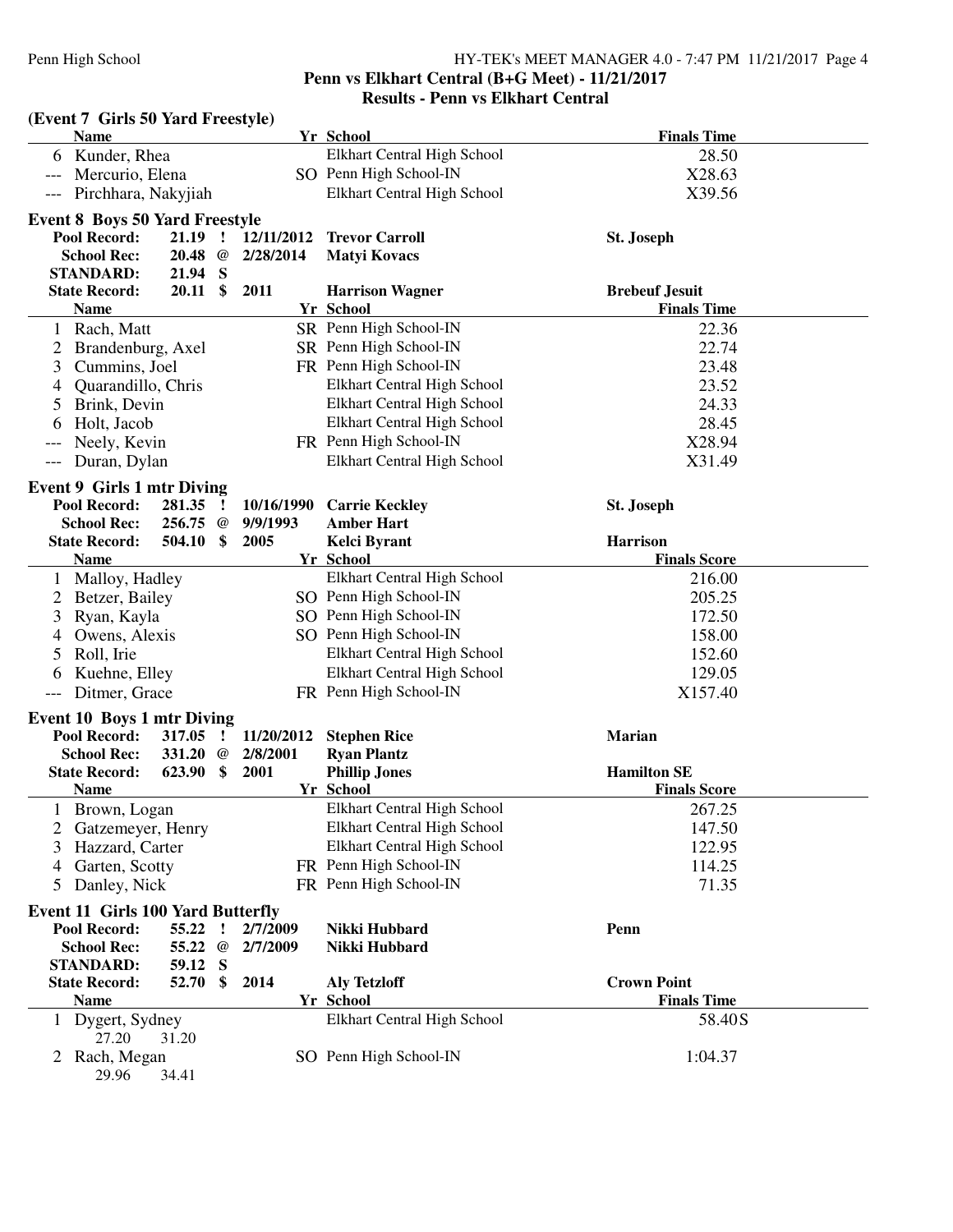## **Penn vs Elkhart Central (B+G Meet) - 11/21/2017 Results - Penn vs Elkhart Central**

# **(Event 11 Girls 100 Yard Butterfly)**

| <b>Name</b>                                                                                                                                 | Yr School                                      | <b>Finals Time</b>                      |
|---------------------------------------------------------------------------------------------------------------------------------------------|------------------------------------------------|-----------------------------------------|
| 3 Frick, Ava<br>35.60<br>32.59                                                                                                              | Elkhart Central High School                    | 1:08.19                                 |
| 4 Richards, Mackenzie<br>32.89<br>35.84                                                                                                     | SR Penn High School-IN                         | 1:08.73                                 |
| Marks, Caroline<br>$\mathcal{L}$<br>31.60<br>37.92                                                                                          | JR Penn High School-IN                         | 1:09.52                                 |
| LaRocca, Maria<br>33.46<br>37.70                                                                                                            | Elkhart Central High School                    | 1:11.16                                 |
| Kilbourne, Nicki<br>---<br>35.15<br>44.76                                                                                                   | FR Penn High School-IN                         | X1:19.91                                |
|                                                                                                                                             |                                                |                                         |
| <b>Event 12 Boys 100 Yard Butterfly</b><br>Pool Record:<br>50.37<br>$\mathbf{r}$<br>2/16/2013<br>48.79 @<br><b>School Rec:</b><br>2/28/2014 | <b>Bowen Anderson</b><br><b>Bowen Anderson</b> | Penn                                    |
| <b>STANDARD:</b><br>53.06 S                                                                                                                 |                                                |                                         |
| $46.31$ \$<br>2014<br><b>State Record:</b><br><b>Name</b>                                                                                   | <b>Aaron Whitaker</b><br>Yr School             | <b>Chesterton</b><br><b>Finals Time</b> |
| 1 Rach, Matt                                                                                                                                | SR Penn High School-IN                         | 54.72                                   |
| 25.97<br>28.75                                                                                                                              |                                                |                                         |
| 2 Kelm, Eric<br>26.02<br>28.82                                                                                                              | Elkhart Central High School                    | 54.84                                   |
| Brothers, Kyle<br>3<br>27.57<br>30.02                                                                                                       | FR Penn High School-IN                         | 57.59                                   |
| 4 Backhus, Ethan<br>27.67<br>33.32                                                                                                          | SR Penn High School-IN                         | 1:00.99                                 |
| 5 Corvin, Clayton<br>31.30<br>40.82                                                                                                         | Elkhart Central High School                    | 1:12.12                                 |
| 6 Cox, Cody<br>33.04<br>40.43                                                                                                               | Elkhart Central High School                    | 1:13.47                                 |
| Ferraro, Joseph<br>30.03<br>33.74                                                                                                           | FR Penn High School-IN                         | X1:03.77                                |
| Huerta, Emi<br>$---$<br>36.86<br>44.59                                                                                                      | Elkhart Central High School                    | X1:21.45                                |
| <b>Event 13 Girls 100 Yard Freestyle</b>                                                                                                    |                                                |                                         |
| Pool Record:<br>$50.66$ !<br>50.66 @ 12/16/2013 Bethany Galat<br><b>School Rec:</b>                                                         | 12/16/2013 Bethany Galat                       | Penn                                    |
| 54.05 S<br><b>STANDARD:</b><br>2014<br><b>State Record:</b><br>$\frac{1}{2}$<br>48.93                                                       | <b>Amy Bilquist</b>                            | <b>Carmel</b>                           |
| <b>Name</b>                                                                                                                                 | Yr School                                      | <b>Finals Time</b>                      |
| 1 Bottorff, Makenna<br>26.76<br>28.78                                                                                                       | SR Penn High School-IN                         | 55.54                                   |
| Acito, Sydney<br>2<br>27.59<br>29.33                                                                                                        | SR Penn High School-IN                         | 56.92                                   |
| Costa, Gabby<br>3<br>27.34<br>30.20                                                                                                         | FR Penn High School-IN                         | 57.54                                   |
| Stanley, Sabryna<br>4<br>29.60<br>31.06                                                                                                     | Elkhart Central High School                    | 1:00.66                                 |
| Stout, Jacquelyn<br>$\mathcal{L}$<br>29.99<br>33.66                                                                                         | Elkhart Central High School                    | 1:03.65                                 |
| Richards, Alyssa<br>---<br>29.63<br>31.08                                                                                                   | SO Penn High School-IN                         | X1:00.71                                |
| Khamkheuang, Natali                                                                                                                         | Elkhart Central High School                    | DQ                                      |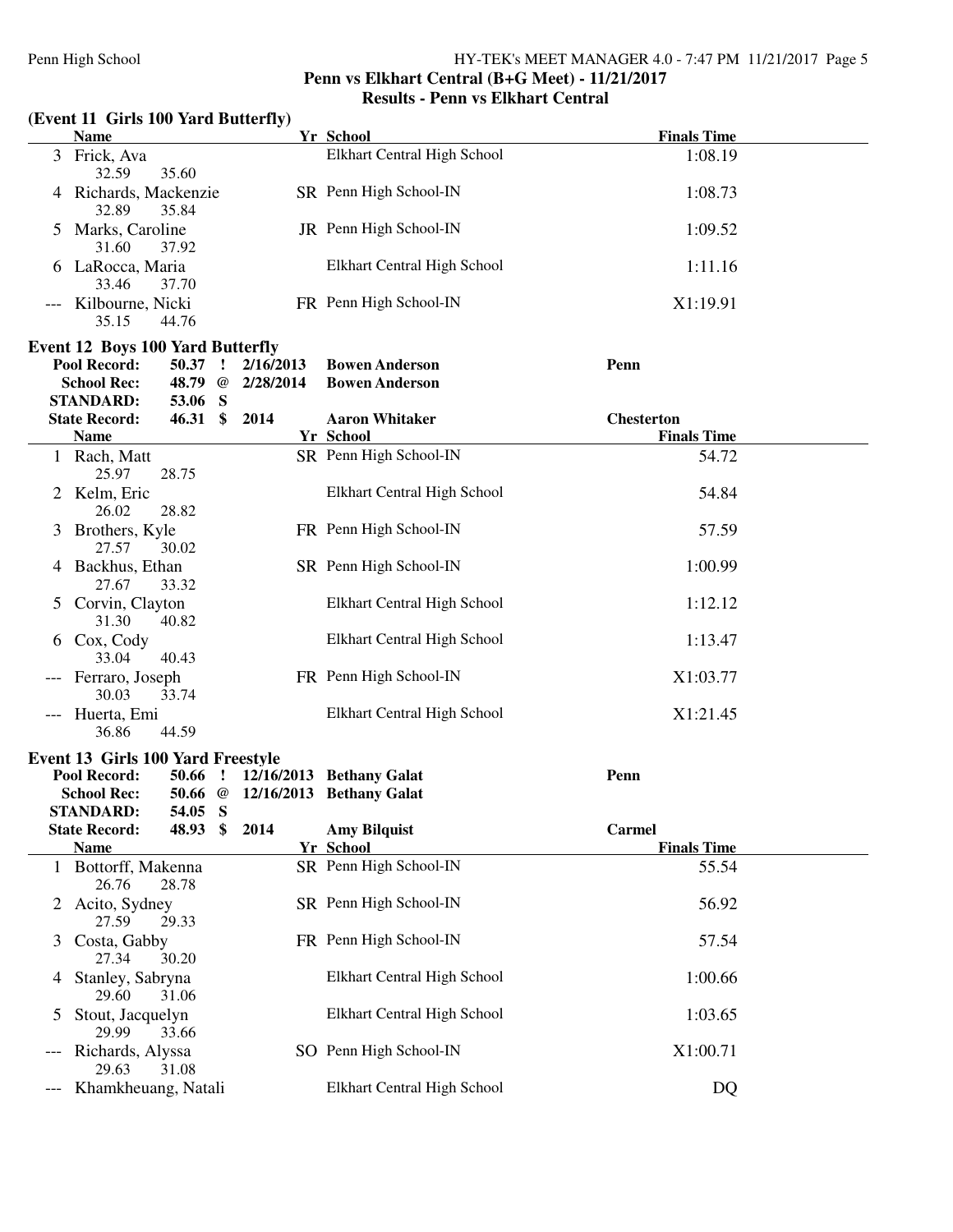#### Penn High School HY-TEK's MEET MANAGER 4.0 - 7:47 PM 11/21/2017 Page 6 **Penn vs Elkhart Central (B+G Meet) - 11/21/2017 Results - Penn vs Elkhart Central**

|   | <b>Event 14 Boys 100 Yard Freestyle</b>                  |                |         |           |       |                             |       |       |       |                       |  |
|---|----------------------------------------------------------|----------------|---------|-----------|-------|-----------------------------|-------|-------|-------|-----------------------|--|
|   | Pool Record:                                             | $46.04$ !      |         |           |       | 12/11/2012 Trevor Carroll   |       |       |       | St. Joseph            |  |
|   | <b>School Rec:</b>                                       | 45.47 @        |         | 2/28/2014 |       | <b>Matyi Kovacs</b>         |       |       |       |                       |  |
|   | <b>STANDARD:</b>                                         | 48.39 S        |         |           |       |                             |       |       |       |                       |  |
|   | <b>State Record:</b>                                     | 43.52 \$       |         | 2014      |       | <b>Blake Pieroni</b>        |       |       |       | <b>Chesterton</b>     |  |
|   | <b>Name</b>                                              |                |         |           |       | <b>Yr School</b>            |       |       |       | <b>Finals Time</b>    |  |
|   | 1 Brandenburg, Axel<br>25.05                             | 25.59          |         |           |       | SR Penn High School-IN      |       |       |       | 50.64                 |  |
|   | 2 Cummins, Joel<br>25.26                                 | 26.83          |         |           |       | FR Penn High School-IN      |       |       |       | 52.09                 |  |
| 3 | Quarandillo, Chris<br>25.03                              | 27.54          |         |           |       | Elkhart Central High School |       |       |       | 52.57                 |  |
|   | 4 Adami, Michael<br>26.44                                | 28.50          |         |           |       | JR Penn High School-IN      |       |       |       | 54.94                 |  |
|   | 5 Brink, Devin<br>28.29                                  | 29.45          |         |           |       | Elkhart Central High School |       |       |       | 57.74                 |  |
|   | 6 Bontrager, Chase<br>33.15                              | 40.41          |         |           |       | Elkhart Central High School |       |       |       | 1:13.56               |  |
|   | --- Pierce, Brad<br>27.18                                | 29.56          |         |           |       | SR Penn High School-IN      |       |       |       | X56.74                |  |
|   | --- Holt, Jacob<br>32.63                                 | 35.68          |         |           |       | Elkhart Central High School |       |       |       | X1:08.31              |  |
|   | Event 15 Girls 500 Yard Freestyle<br><b>Pool Record:</b> | 4:54.15        | $\cdot$ | 12/2/2014 |       | <b>Emily Meckstroth</b>     |       |       |       | Penn                  |  |
|   | <b>School Rec:</b>                                       | 4:52.02 $@$    |         | 2/15/2014 |       | <b>Emily Meckstroth</b>     |       |       |       |                       |  |
|   | <b>STANDARD:</b>                                         | 5:12.54 S      |         |           |       |                             |       |       |       |                       |  |
|   | <b>State Record:</b>                                     | 4:46.08        | \$      | 2002      |       | <b>Leah Retrum</b>          |       |       |       | <b>Columbus North</b> |  |
|   | <b>Name</b>                                              |                |         |           |       | Yr School                   |       |       |       | <b>Finals Time</b>    |  |
|   | 1 Langfeldt, Ally                                        |                |         |           |       | SR Penn High School-IN      |       |       |       | 5:26.31               |  |
|   | 28.77<br>33.15                                           | 31.89<br>33.39 |         | 32.87     | 33.24 | 33.44                       | 33.28 | 33.35 | 32.93 |                       |  |
| 2 | Maack, Olivia                                            |                |         |           |       | Elkhart Central High School |       |       |       | 5:39.08               |  |
|   | 30.02<br>34.49                                           | 33.61<br>33.52 |         | 34.51     | 34.14 | 34.68                       | 35.00 | 34.66 | 34.45 |                       |  |
| 3 | Meckstroth, Abby                                         |                |         |           |       | JR Penn High School-IN      |       |       |       | 5:47.78               |  |
|   | 31.49<br>35.68                                           | 33.91<br>34.90 |         | 34.66     | 35.09 | 35.52                       | 35.38 | 35.47 | 35.68 |                       |  |
|   | 4 Darr, Sophia                                           |                |         |           |       | SO Penn High School-IN      |       |       |       | 5:48.17               |  |
|   | 30.92<br>35.18                                           | 34.57<br>33.23 |         | 35.14     | 35.37 | 36.21                       | 35.68 | 36.35 | 35.52 |                       |  |
| 5 | Grove, Lilly                                             |                |         |           |       | Elkhart Central High School |       |       |       | 6:29.65               |  |
|   | 32.28<br>39.81                                           | 36.75<br>38.72 |         | 39.06     | 40.32 | 40.76                       | 40.51 | 40.70 | 40.74 |                       |  |
|   | 6 Schriefer, Ashlynne                                    |                |         |           |       | Elkhart Central High School |       |       |       | 6:55.27               |  |
|   | 36.37<br>43.20                                           | 40.51<br>41.22 |         | 41.42     | 41.47 | 42.78                       | 42.39 | 42.75 | 43.16 |                       |  |
|   | Stancheva, Neda                                          |                |         |           |       | FR Penn High School-IN      |       |       |       | X6:00.29              |  |
|   | 31.66<br>36.73                                           | 34.89<br>34.60 |         | 36.52     | 36.77 | 37.20                       | 37.18 | 37.31 | 37.43 |                       |  |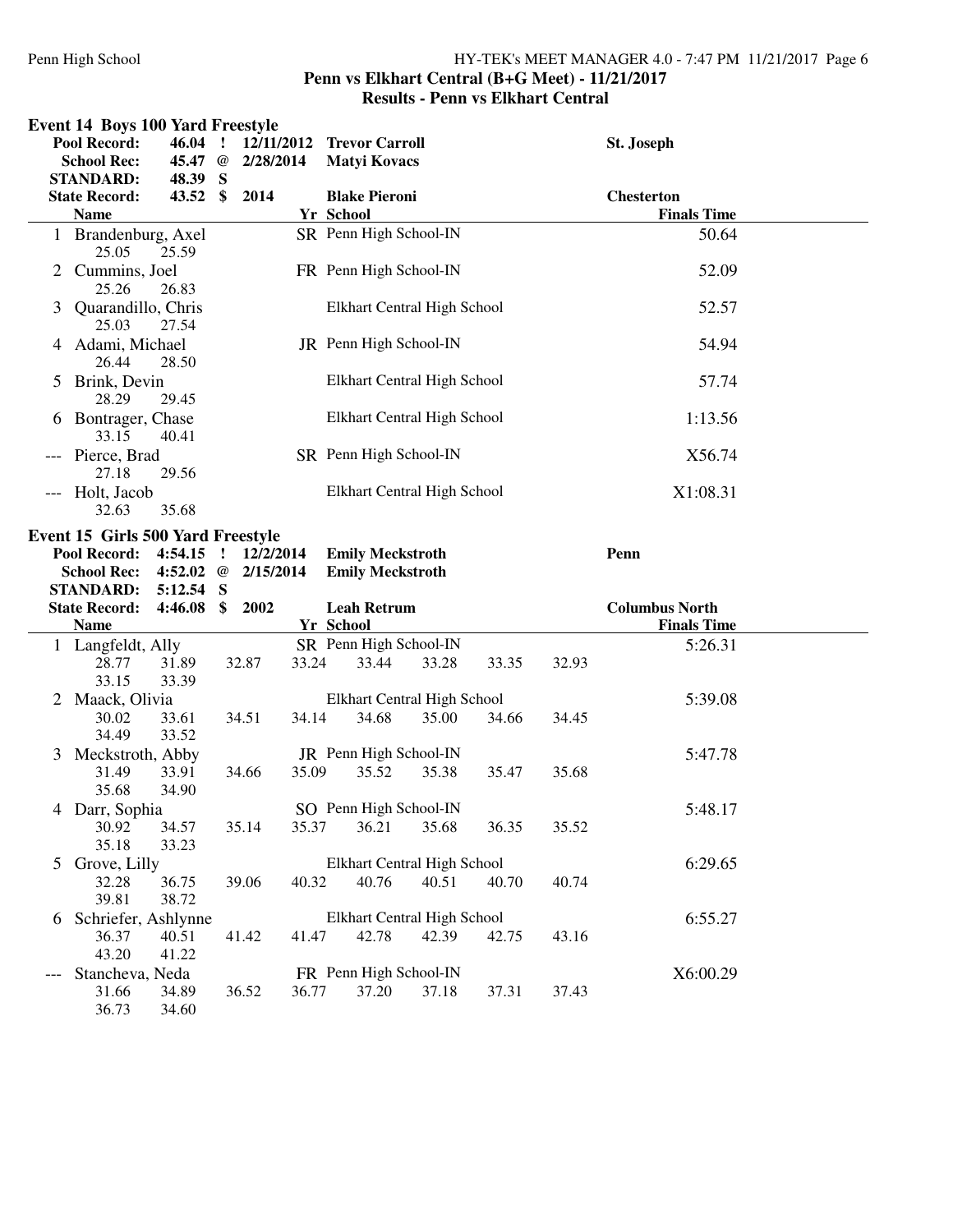#### Penn High School HY-TEK's MEET MANAGER 4.0 - 7:47 PM 11/21/2017 Page 7 **Penn vs Elkhart Central (B+G Meet) - 11/21/2017 Results - Penn vs Elkhart Central**

|                | <b>Event 16 Boys 500 Yard Freestyle</b> |                       |                             |                            |                             |       |                    |                                                  |                                |
|----------------|-----------------------------------------|-----------------------|-----------------------------|----------------------------|-----------------------------|-------|--------------------|--------------------------------------------------|--------------------------------|
|                | Pool Record:                            | 4:27.55               | Ţ                           | 2/16/2013                  | <b>Trevor Carroll</b>       |       |                    |                                                  | St. Joseph                     |
|                | <b>School Rec:</b>                      | 4:25.01               | $^{\copyright}$<br>3/1/2014 |                            | <b>Bowen Anderson</b>       |       |                    |                                                  |                                |
|                | <b>STANDARD:</b>                        | $4:46.46$ S           |                             |                            |                             |       |                    |                                                  |                                |
|                | <b>State Record:</b>                    | 4:19.79               | 2010<br>\$                  |                            | <b>Kyle Whitaker</b>        |       |                    |                                                  | <b>Chesterton</b>              |
|                | <b>Name</b>                             |                       |                             | Yr School                  |                             |       |                    |                                                  | <b>Finals Time</b>             |
|                | 1 Rief, Carter                          |                       |                             |                            | Elkhart Central High School |       |                    |                                                  | 5:08.05                        |
|                | 26.05                                   | 29.15                 | 30.37                       | 30.60                      | 31.10                       | 31.62 | 31.97              | 32.19                                            |                                |
|                | 32.56                                   | 32.44                 |                             |                            |                             |       |                    |                                                  |                                |
| $\overline{2}$ | Howell, Matthew                         |                       |                             |                            | FR Penn High School-IN      |       |                    |                                                  | 5:18.90                        |
|                | 27.00                                   | 30.95                 | 32.20                       | 32.97                      | 33.09                       | 32.86 | 33.32              | 32.87                                            |                                |
|                | 32.43                                   | 31.21                 |                             |                            |                             |       |                    |                                                  |                                |
|                |                                         |                       |                             |                            | JR Penn High School-IN      |       |                    |                                                  | 5:19.68                        |
| 3              | Pruitt, Matthew                         |                       |                             |                            |                             |       |                    |                                                  |                                |
|                | 28.21                                   | 31.15                 | 31.88                       | 32.65                      | 33.15                       | 32.73 | 33.11              | 32.96                                            |                                |
|                | 32.69                                   | 31.15                 |                             |                            |                             |       |                    |                                                  |                                |
|                | 4 Weber, Troy                           |                       |                             |                            | SR Penn High School-IN      |       |                    |                                                  | 5:35.31                        |
|                | 28.49                                   | 32.17                 | 33.70                       | 34.07                      | 34.33                       | 34.88 | 34.99              | 34.25                                            |                                |
|                | 34.46                                   | 33.97                 |                             |                            |                             |       |                    |                                                  |                                |
| 5              | Gatzemeyer, Joe                         |                       |                             |                            | Elkhart Central High School |       |                    |                                                  | 6:15.17                        |
|                | 30.49                                   | 35.02                 | 36.87                       | 37.23                      | 38.64                       | 38.99 | 39.72              | 40.42                                            |                                |
|                | 39.48                                   | 38.31                 |                             |                            |                             |       |                    |                                                  |                                |
|                | 6 Batie, Christian                      |                       |                             |                            | Elkhart Central High School |       |                    |                                                  | 6:38.47                        |
|                | 32.73                                   | 36.98                 | 41.45                       | 41.77                      | 41.34                       | 41.81 | 41.48              | 41.73                                            |                                |
|                | 41.45                                   | 37.73                 |                             |                            |                             |       |                    |                                                  |                                |
|                | Powell, Aaron                           |                       |                             |                            | JR Penn High School-IN      |       |                    |                                                  | X6:08.24                       |
|                | 31.37                                   | 36.87                 | 37.49                       | 37.93                      | 38.80                       | 38.17 | 37.97              | 37.96                                            |                                |
|                | 37.28                                   | 34.40                 |                             |                            |                             |       |                    |                                                  |                                |
|                | Event 17 Girls 200 Yard Freestyle Relay |                       |                             |                            |                             |       |                    |                                                  |                                |
|                | Pool Record:                            | 1:36.00               | $\mathbf{I}$<br>2/4/2012    |                            |                             |       |                    | Penn                                             |                                |
|                |                                         |                       |                             |                            |                             |       |                    | B. Galat, E. Meckstroth, A. Spalding, S. Coyne   |                                |
|                | <b>School Rec:</b>                      | 1:34.21 @ $2/15/2014$ |                             |                            |                             |       |                    |                                                  |                                |
|                |                                         |                       |                             |                            |                             |       |                    | B. Galat, A. Spalding, C. Ziegert, E. Meckstroth |                                |
|                | <b>STANDARD:</b>                        | $1:41.32$ S           |                             |                            |                             |       |                    |                                                  |                                |
|                | <b>State Record:</b>                    | $1:31.37$ \$          | 2014                        |                            |                             |       |                    |                                                  |                                |
|                |                                         |                       |                             |                            |                             |       |                    | A. Bilquist, C. Adams, H. House, V. Burchill     |                                |
|                | <b>Team</b>                             |                       |                             |                            | <b>Relay</b>                |       |                    |                                                  | <b>Finals Time</b>             |
|                | 1 Penn High School-IN                   |                       |                             |                            | $\mathbf{A}$                |       |                    |                                                  | 1:43.91                        |
|                | 1) Langfeldt, Ally SR                   |                       |                             |                            | 2) Bottorff, Makenna SR     |       |                    | 3) Rach, Megan SO                                | 4) Acito, Sydney SR            |
|                | 25.97                                   | 25.54                 | 26.26                       | 26.14                      |                             |       |                    |                                                  |                                |
|                | 2 Elkhart Central High School           |                       |                             |                            | A                           |       |                    |                                                  | 1:49.12                        |
|                | 1) Khamkheuang, Natali                  |                       |                             |                            | 2) Stanley, Sabryna         |       | 3) Malloy, Ellie   |                                                  | 4) Frick, Ava                  |
|                | 27.71                                   | 27.71                 | 27.11                       | 26.59                      |                             |       |                    |                                                  |                                |
| 3              | Penn High School-IN                     |                       |                             |                            | B                           |       |                    |                                                  | 1:49.39                        |
|                | 1) Fox, Izzy SO                         |                       |                             |                            | 2) Kilbourne, Nicki FR      |       |                    | 3) Koszyk, Logan FR                              | 4) Richards, Alyssa SO         |
|                | 27.59                                   | 27.98                 | 26.58                       | 27.24                      |                             |       |                    |                                                  |                                |
|                | 4 Penn High School-IN                   |                       |                             |                            | $\mathbf C$                 |       |                    |                                                  | x1:54.58                       |
|                | 1) Mercurio, Elena SO                   |                       |                             |                            | 2) Costa, Isabella SO       |       | 3) Retek, Katie FR |                                                  | 4) Richards, Mackenzie SR      |
|                | 29.48                                   | 27.71                 | 28.44                       | 28.95                      |                             |       |                    |                                                  |                                |
| 5              | <b>Elkhart Central High School</b>      |                       |                             |                            | B                           |       |                    |                                                  | 1:57.85                        |
|                | 1) Kunder, Rhea                         |                       |                             |                            | 2) Stout, Jacquelyn         |       |                    | 3) Buckley, Kourtney                             | 4) Matchette, Chloe            |
|                | 29.65                                   | 29.62                 | 30.78                       | 27.80                      |                             |       |                    |                                                  |                                |
|                |                                         |                       |                             |                            | $\mathbf C$                 |       |                    |                                                  |                                |
|                | 6 Elkhart Central High School           |                       |                             |                            |                             |       | 3) Miller, Tori    |                                                  | x2:21.49<br>4) McComish, Maria |
|                | 1) Fann, Lilly<br>37.56                 | 34.25                 | 35.80                       | 2) Stout, Abigail<br>33.88 |                             |       |                    |                                                  |                                |
|                |                                         |                       |                             |                            |                             |       |                    |                                                  |                                |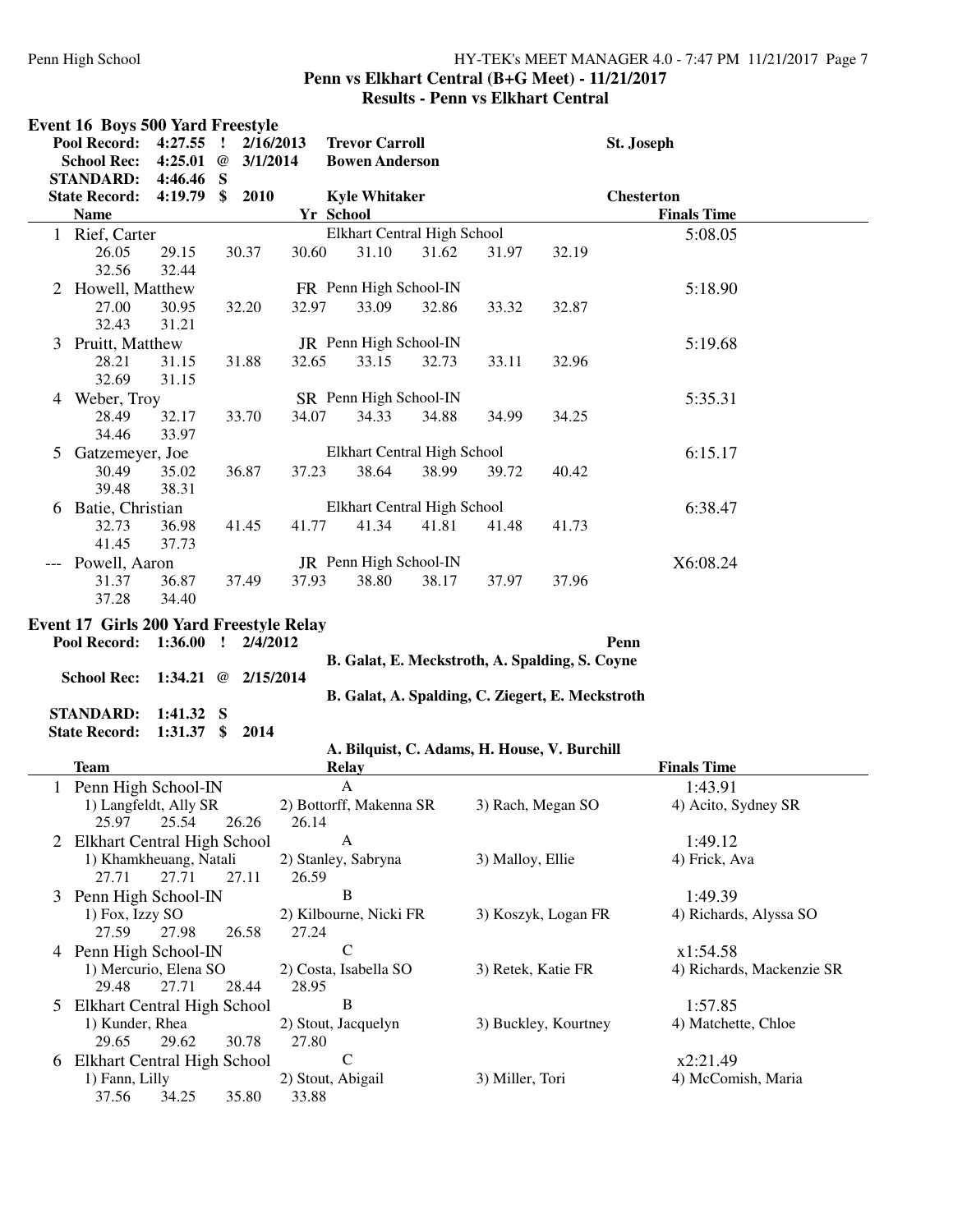**Penn vs Elkhart Central (B+G Meet) - 11/21/2017**

|               | (Event 17 Girls 200 Yard Freestyle Relay)                                                                                     |           |                                              |                                                   |                                |
|---------------|-------------------------------------------------------------------------------------------------------------------------------|-----------|----------------------------------------------|---------------------------------------------------|--------------------------------|
|               | <b>Team</b>                                                                                                                   |           | Relay<br>D                                   |                                                   | <b>Finals Time</b><br>X2:00.05 |
|               | Penn High School-IN<br>1) Finnessy, Maggie SR<br>28.31<br>30.76<br>29.02                                                      | 31.96     | 2) Moran, Hannah JR                          | 3) Fox, Willow FR                                 | 4) Austin, Natalie FR          |
|               | <b>Event 18 Boys 200 Yard Freestyle Relay</b>                                                                                 |           |                                              |                                                   |                                |
|               | Pool Record: 1:25.96 ! 2/16/2013                                                                                              |           |                                              | Penn                                              |                                |
|               |                                                                                                                               |           |                                              | T. Anderson, M. Kovacs, T. Bavar, S. Lucero-Dixon |                                |
|               | School Rec: 1:24.65 @ 3/1/2014                                                                                                |           |                                              | M. Kovacs, B. Anderson, H. Bursch, A. Wait        |                                |
|               | <b>STANDARD:</b><br>$1:29.78$ S                                                                                               |           |                                              |                                                   |                                |
|               | $1:23.75$ \$<br><b>State Record:</b><br>1994                                                                                  |           |                                              |                                                   |                                |
|               | <b>Team</b>                                                                                                                   |           | <b>Relay</b>                                 | W. Tucker, J. Lancaster, B. Moon, M. Reynolds     | <b>Finals Time</b>             |
|               | 1 Penn High School-IN                                                                                                         |           | $\mathbf{A}$                                 |                                                   | 1:32.44                        |
|               | 1) Brothers, Kyle FR<br>23.09<br>22.97<br>23.13                                                                               | 23.25     | 2) Dies, Evan JR                             | 3) Backhus, Ethan SR                              | 4) Cummins, Joel FR            |
|               | 2 Elkhart Central High School                                                                                                 |           | $\mathbf{A}$                                 |                                                   | 1:34.08                        |
|               | 1) Quarandillo, Chris                                                                                                         |           | 2) Krauter, Adam                             | 3) Kelm, Eric                                     | 4) Rief, Carter                |
|               | 24.35<br>23.44<br>22.66                                                                                                       | 23.63     |                                              |                                                   |                                |
|               | 3 Penn High School-IN<br>1) Adami, Michael JR                                                                                 |           | B<br>2) Evans, Lucas FR                      | 3) Howell, Matthew FR                             | 1:41.35<br>4) Weber, Troy SR   |
|               | 25.38<br>26.78<br>24.63                                                                                                       | 24.56     |                                              |                                                   |                                |
|               | 4 Elkhart Central High School                                                                                                 |           | $\bf{B}$                                     |                                                   | 1:45.93                        |
|               | 1) Corvin, Clayton<br>25.61<br>27.94<br>24.86                                                                                 | 27.52     | 2) Byrd, Nathan                              | 3) Brink, Devin                                   | 4) Gatzemeyer, Joe             |
|               | 5 Penn High School-IN                                                                                                         |           | $\mathcal{C}$                                |                                                   | x1:47.68                       |
|               | 1) Ferraro, Joseph FR<br>26.60<br>26.68<br>29.77                                                                              | 24.63     | 2) Powell, Aaron JR                          | 3) Neely, Kevin FR                                | 4) Pierce, Brad SR             |
|               | 6 Elkhart Central High School                                                                                                 |           | D                                            |                                                   | x2:06.69                       |
|               | 1) Munoz, Brian<br>31.54<br>36.53<br>28.78                                                                                    | 29.84     | 2) Huerta, Emi                               | 3) Bontrager, Chase                               | 4) Holt, Jacob                 |
|               | <b>Event 19 Girls 100 Yard Backstroke</b><br>Pool Record:<br>57.52<br>$\mathbf{r}$<br>57.69 @ 1/14/2014<br><b>School Rec:</b> | 9/10/1992 | <b>Lindsay Benko</b><br><b>Bethany Galat</b> |                                                   | <b>Elkhart Central</b>         |
|               | <b>STANDARD:</b><br>$1:00.71$ S<br>\$<br>2014<br>52.97<br><b>State Record:</b>                                                |           | <b>Claire Adams</b>                          | <b>Carmel</b>                                     |                                |
|               | <b>Name</b>                                                                                                                   |           | Yr School                                    |                                                   | <b>Finals Time</b>             |
|               | 1 Costa, Gabby<br>30.60<br>33.07                                                                                              |           | FR Penn High School-IN                       |                                                   | 1:03.67                        |
|               | Barnes, Abby<br>31.92<br>32.11                                                                                                |           | JR Penn High School-IN                       |                                                   | 1:04.03                        |
| 3             | Malloy, Ellie<br>31.27<br>34.71                                                                                               |           | Elkhart Central High School                  |                                                   | 1:05.98                        |
| 4             | Ohlson, Gwynne<br>34.06<br>35.61                                                                                              |           | SO Penn High School-IN                       |                                                   | 1:09.67                        |
| $\mathcal{L}$ | Grove, Lilly<br>34.54<br>36.57                                                                                                |           | Elkhart Central High School                  |                                                   | 1:11.11                        |
| 0             | Stout, Jacquelyn<br>36.82<br>39.93                                                                                            |           | Elkhart Central High School                  |                                                   | 1:16.75                        |
|               | Son, Julia<br>35.23<br>39.20                                                                                                  |           | FR Penn High School-IN                       |                                                   | X1:14.43                       |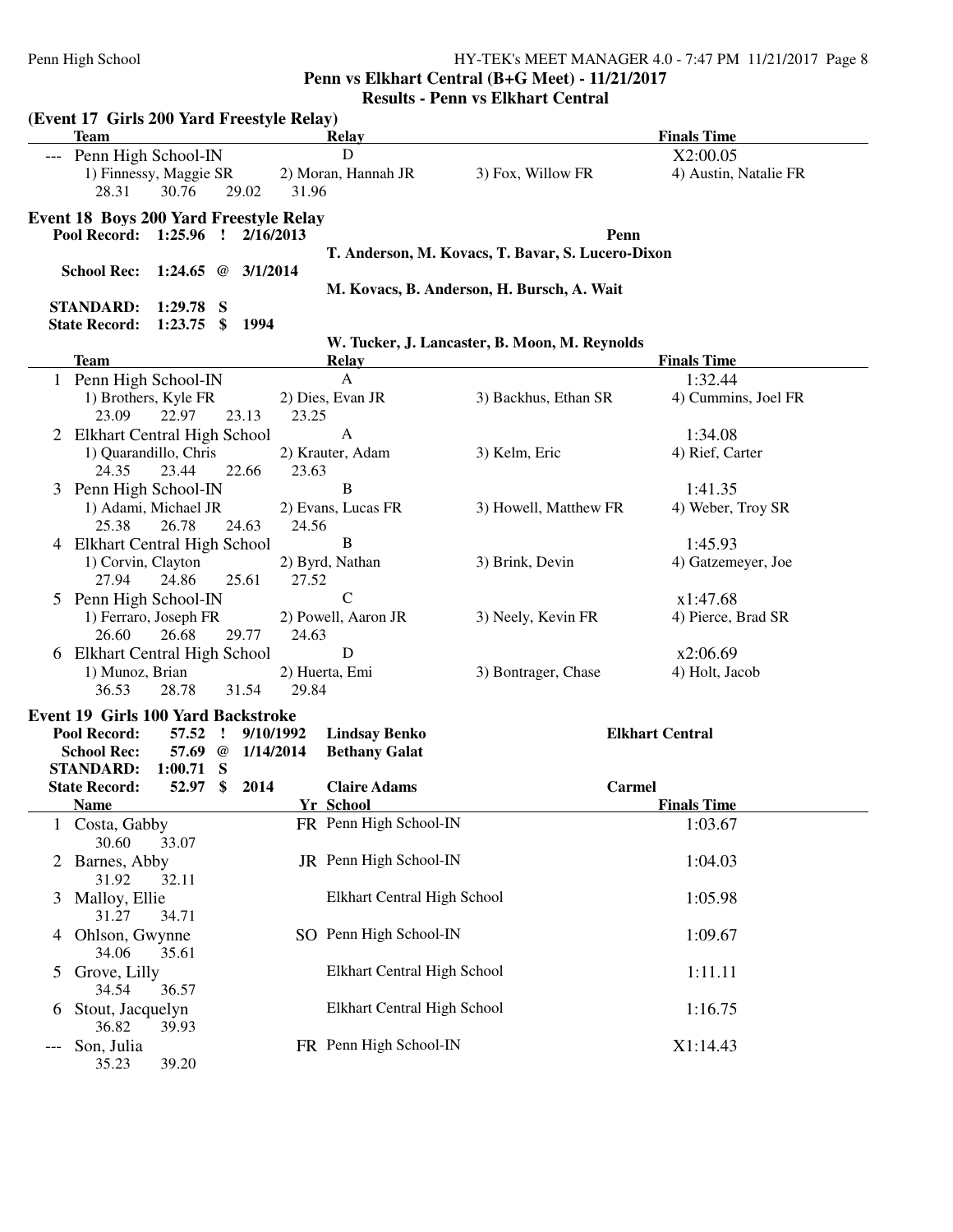#### Penn High School HY-TEK's MEET MANAGER 4.0 - 7:47 PM 11/21/2017 Page 9 **Penn vs Elkhart Central (B+G Meet) - 11/21/2017 Results - Penn vs Elkhart Central**

|               | <b>Event 20 Boys 100 Yard Backstroke</b><br>Pool Record:<br><b>School Rec:</b><br><b>STANDARD:</b> | 50.64<br>48.99 @<br>54.74 S | - 1           | 1/19/2008<br>2/23/2008 | <b>Andrew Elliott</b><br><b>Andrew Elliot</b>  | Penn                  |  |
|---------------|----------------------------------------------------------------------------------------------------|-----------------------------|---------------|------------------------|------------------------------------------------|-----------------------|--|
|               | <b>State Record:</b>                                                                               | 47.06                       | \$            | 2014                   | <b>Aaron Whitaker</b>                          | <b>Chesterton</b>     |  |
|               | <b>Name</b>                                                                                        |                             |               |                        | Yr School                                      | <b>Finals Time</b>    |  |
|               | 1 Dies, Aaron<br>27.58                                                                             | 27.87                       |               |                        | FR Penn High School-IN                         | 55.45                 |  |
|               | Krauter, Adam<br>28.93                                                                             | 31.29                       |               |                        | Elkhart Central High School                    | 1:00.22               |  |
| 3             | Craig, Connor<br>30.09                                                                             | 31.95                       |               |                        | FR Penn High School-IN                         | 1:02.04               |  |
|               | 4 Pruitt, Matthew<br>31.33                                                                         | 32.86                       |               |                        | JR Penn High School-IN                         | 1:04.19               |  |
| $\mathcal{L}$ | Cox, Cody<br>36.23                                                                                 | 38.68                       |               |                        | Elkhart Central High School                    | 1:14.91               |  |
| 6             | Corvin, Clayton<br>37.59                                                                           | 41.20                       |               |                        | Elkhart Central High School                    | 1:18.79               |  |
|               | Neely, Kevin<br>44.76                                                                              | 48.40                       |               |                        | FR Penn High School-IN                         | X1:33.16              |  |
|               | Duran, Dylan<br>44.47 1:00.45                                                                      |                             |               |                        | Elkhart Central High School                    | X1:44.92              |  |
|               |                                                                                                    |                             |               |                        |                                                |                       |  |
|               | <b>Event 21 Girls 100 Yard Breaststroke</b>                                                        |                             |               |                        |                                                |                       |  |
|               | Pool Record:                                                                                       | 1:02.94                     | $\mathbf{I}$  | 1/10/2013              | <b>Bethany Galat</b>                           | Penn                  |  |
|               | <b>School Rec:</b>                                                                                 | 59.66                       | @             | 2/14/2014              | <b>Bethany Galat</b>                           |                       |  |
|               | <b>STANDARD:</b>                                                                                   | 1:08.40                     | S             |                        |                                                |                       |  |
|               |                                                                                                    |                             |               |                        |                                                |                       |  |
|               | <b>State Record:</b>                                                                               | 59.66                       | $\mathbf{\$}$ | 2014                   | <b>Bethany Galat</b>                           | Penn                  |  |
|               | <b>Name</b>                                                                                        |                             |               |                        | Yr School                                      | <b>Finals Time</b>    |  |
|               | 1 Dygert, Sydney<br>32.59                                                                          | 36.49                       |               |                        | Elkhart Central High School                    | 1:09.08               |  |
| 2             | Costa, Isabella<br>35.25                                                                           | 39.79                       |               |                        | SO Penn High School-IN                         | 1:15.04               |  |
| 3             | Finnessy, Maggie<br>36.76                                                                          | 40.61                       |               |                        | SR Penn High School-IN                         | 1:17.37               |  |
| 4             | Grove, Isabelle<br>36.85                                                                           | 40.72                       |               |                        | Elkhart Central High School                    | 1:17.57               |  |
| 5.            | Mercurio, Elena<br>37.43 41.27                                                                     |                             |               |                        | SO Penn High School-IN                         | 1:18.70               |  |
|               | 6 Buckley, Kourtney<br>41.12                                                                       | 48.91                       |               |                        | Elkhart Central High School                    | 1:30.03               |  |
|               | Moran, Hannah<br>39.22                                                                             | 42.60                       |               |                        | JR Penn High School-IN                         | X1:21.82              |  |
|               |                                                                                                    |                             |               |                        |                                                |                       |  |
|               | <b>Event 22 Boys 100 Yard Breaststroke</b>                                                         |                             |               |                        |                                                |                       |  |
|               | Pool Record:<br><b>School Rec:</b>                                                                 | 56.70<br>56.53 @            | $\cdot$       | 1/19/2008<br>2/22/2013 | <b>Chris Johnson</b><br><b>Tanner Anderson</b> | <b>Lake Central</b>   |  |
|               | <b>STANDARD:</b><br><b>State Record:</b>                                                           | $1:00.05$ S<br>54.24 \$     |               | 2014                   | <b>Cody Taylor</b>                             | <b>Columbus North</b> |  |
|               | <b>Name</b>                                                                                        |                             |               |                        | Yr School                                      | <b>Finals Time</b>    |  |
|               | 1 Dies, Evan<br>30.13                                                                              | 32.75                       |               |                        | JR Penn High School-IN                         | 1:02.88               |  |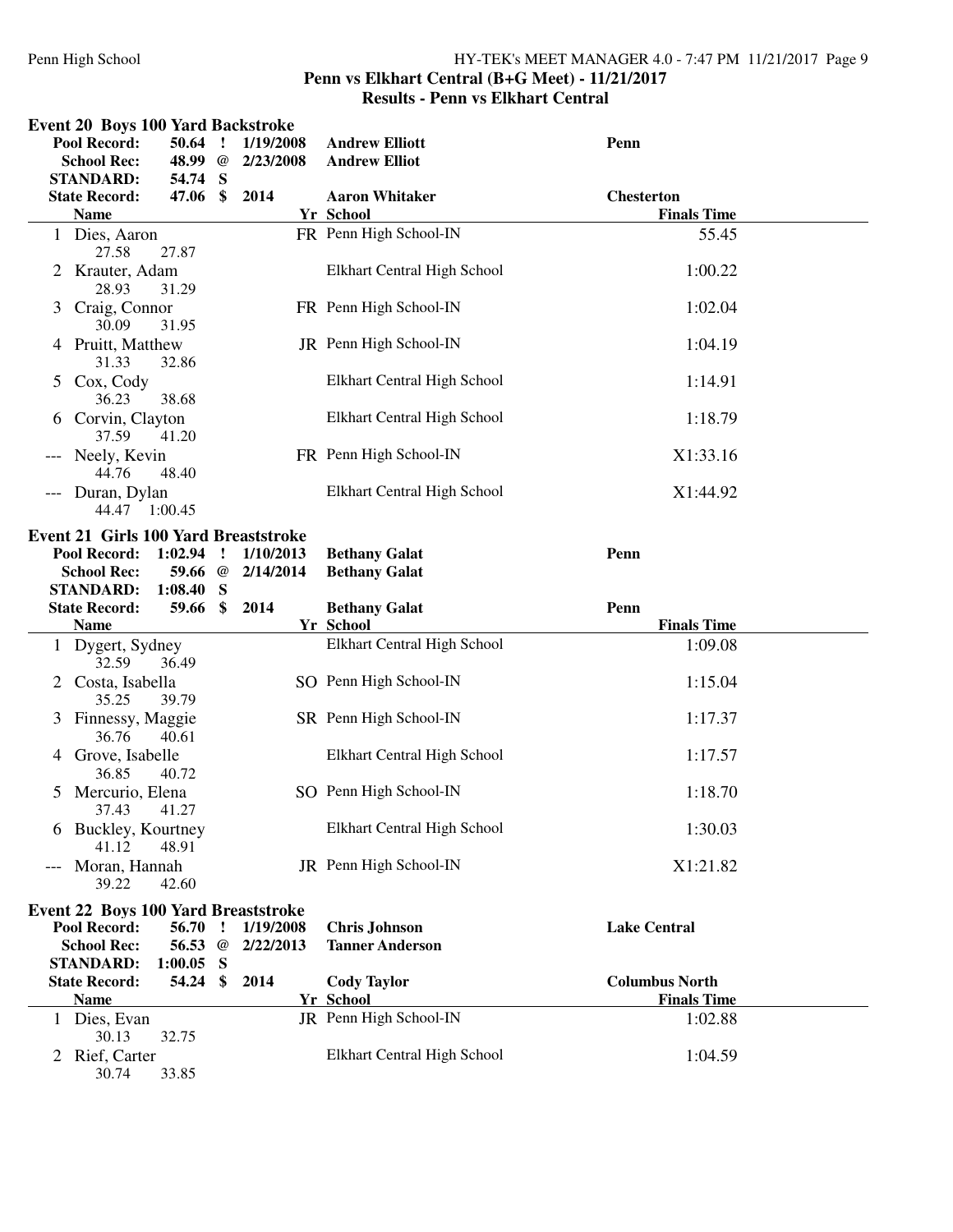#### **Penn vs Elkhart Central (B+G Meet) - 11/21/2017 Results - Penn vs Elkhart Central**

# **(Event 22 Boys 100 Yard Breaststroke)**

| <b>Name</b>                                                                       | Yr School                                          |                                                 | <b>Finals Time</b>     |
|-----------------------------------------------------------------------------------|----------------------------------------------------|-------------------------------------------------|------------------------|
| 3 Adami, Michael<br>31.78<br>33.42                                                | JR Penn High School-IN                             |                                                 | 1:05.20                |
| 4 Backhus, Ethan<br>30.59<br>35.23                                                | SR Penn High School-IN                             |                                                 | 1:05.82                |
| 5 Byrd, Nathan<br>33.73<br>39.12                                                  | Elkhart Central High School                        |                                                 | 1:12.85                |
| 6 Huang, Michael<br>35.48<br>39.85                                                | Elkhart Central High School                        |                                                 | 1:15.33                |
| --- Huerta, Joshua<br>39.62<br>45.15                                              | Elkhart Central High School                        |                                                 | X1:24.77               |
| <b>Event 23 Girls 400 Yard Freestyle Relay</b>                                    |                                                    |                                                 |                        |
| Pool Record: 3:33.12 ! 2/4/2012                                                   |                                                    | Penn                                            |                        |
| School Rec: 3:29.28 @ 2/11/2012                                                   |                                                    | B. Galat, E. Meckstroth, K. Potter, S. Coyne    |                        |
|                                                                                   |                                                    | B. Galat, E. Meckstroth. K. Potter, S. Coyne    |                        |
| <b>STANDARD: 3:41.96 S</b>                                                        |                                                    |                                                 |                        |
| State Record: 3:21.20 \$ 2014                                                     |                                                    |                                                 |                        |
|                                                                                   | V. Burchill, K. Lemen, K. Smith, C. Adams          |                                                 |                        |
| <b>Team</b>                                                                       | <b>Relay</b>                                       |                                                 | <b>Finals Time</b>     |
| 1 Penn High School-IN                                                             | $\mathbf{A}$                                       |                                                 | 3:51.33                |
| 1) Darr, Sophia SO                                                                | 2) Costa, Gabby FR                                 | 3) Langfeldt, Ally SR                           | 4) Marks, Caroline JR  |
| 26.81<br>28.40<br>58.22                                                           | 57.64<br>57.27<br>26.86                            | 27.49<br>58.20                                  |                        |
| 2 Elkhart Central High School                                                     | $\mathbf{A}$                                       |                                                 | 3:58.91                |
| 1) Frick, Ava<br>29.12<br>29.08 1:00.24                                           | 2) Grove, Isabelle                                 | 3) Dygert, Sydney<br>28.22 1:00.39              | 4) Maack, Olivia       |
| 3 Penn High School-IN                                                             | $\, {\bf B}$                                       |                                                 | 4:04.37                |
| 1) Koszyk, Logan FR<br>59.73<br>29.56<br>28.91                                    | 2) Barnes, Abby JR<br>1:00.62<br>28.89<br>1:02.82  | 3) Kilbourne, Nicki FR<br>28.78 1:01.20         | 4) Richards, Alyssa SO |
| 4 Penn High School-IN                                                             | $\mathbf C$                                        |                                                 | x4:07.87               |
| 1) Retek, Katie FR<br>28.74<br>29.35 1:01.69                                      | 2) Fox, Izzy SO<br>1:01.85<br>29.82<br>1:02.72     | 3) Son, Julia FR<br>18.22<br>1:01.61            | 4) Stancheva, Neda FR  |
| 5 Elkhart Central High School                                                     | B                                                  |                                                 | 4:22.38                |
| 1) Kunder, Rhea<br>31.61<br>31.12 1:05.37                                         | 2) Grove, Lilly<br>1:05.97<br>1:01.10<br>29.00     | 3) Khamkheuang, Natali<br>31.38 1:09.94         | 4) Kunder, Raina       |
| 6 Elkhart Central High School                                                     | $\mathbf C$                                        |                                                 | x5:45.85               |
| 1) Pirchhara, Nakyjiah<br>43.67 1:35.60<br>43.06                                  | 2) Johnson, Rain<br>1:39.40<br>16.30<br>35.32      | 3) Buckley, Kourtney<br>42.54 1:55.53           | 4) Schriefer, Ashlynne |
| Penn High School-IN                                                               | D                                                  |                                                 | X4:23.94               |
| 1) Richards, Mackenzie SR<br>30.58 1:02.64<br>30.29                               | 2) Fox, Willow FR<br>33.32<br>1:11.99<br>1:03.16   | 3) Austin, Natalie FR<br>31.35<br>1:06.15       | 4) Ohlson, Gwynne SO   |
| <b>Event 24 Boys 400 Yard Freestyle Relay</b>                                     |                                                    |                                                 |                        |
| Pool Record: 3:09.87 !<br>2/16/2013                                               |                                                    | St. Joseph                                      |                        |
|                                                                                   | B. Miller, A. Kolbus, A. Marin, T. Carroll         |                                                 |                        |
| <b>School Rec:</b><br>3:07.93 $@$<br>3/1/2014                                     |                                                    |                                                 |                        |
|                                                                                   | M. Kovacs, K. Morris, A. Wait, H. Bursch           |                                                 |                        |
| <b>STANDARD:</b><br>3:17.70<br>S<br><b>State Record:</b><br>2:59.36<br>\$<br>2014 |                                                    |                                                 |                        |
|                                                                                   |                                                    | B. Pieroni, E. Whitaker, P. Curley, A. Whitaker |                        |
| <b>Team</b>                                                                       | <b>Relay</b>                                       |                                                 | <b>Finals Time</b>     |
| 1 Penn High School-IN                                                             | $\mathbf{A}$                                       |                                                 | 3:20.61                |
| 1) Rach, Matt SR<br>23.81<br>49.63<br>24.24                                       | 2) Brandenburg, Axel SR<br>50.06<br>50.81<br>24.37 | 3) Brothers, Kyle FR<br>23.72<br>50.11          | 4) Dies, Evan JR       |